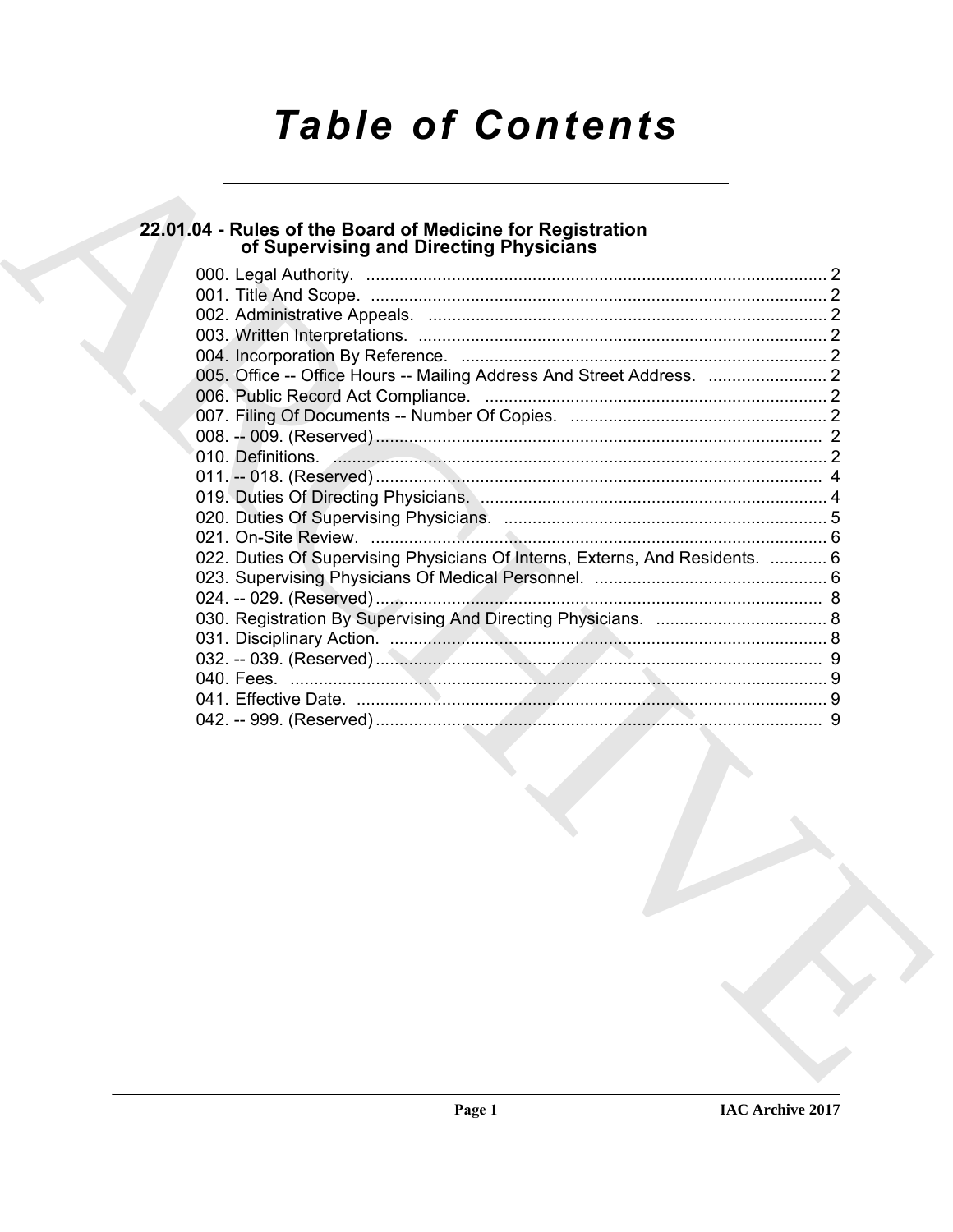#### **IDAPA 22 TITLE 01 CHAPTER 04**

## **22.01.04 - RULES OF THE BOARD OF MEDICINE FOR REGISTRATION OF SUPERVISING AND DIRECTING PHYSICIANS**

# <span id="page-1-1"></span><span id="page-1-0"></span>**000. LEGAL AUTHORITY.**

Pursuant to Sections 54-1804, 54-1806(2)(7) and (11), 54-1807(1)(2), 54-1814(5)(7) and (17), 54-3902(7), and 54- 3903, Idaho Code, the Idaho State Board of Medicine is authorized to promulgate rules to govern the activities of physicians and osteopathic physicians licensed in Idaho, who supervise the practice of physician assistants, graduate physician assistants, interns, externs, residents, or athletic trainers or who supervise the provision of cosmetic treatments using prescriptive medical/cosmetic devices and products by medical personnel. (3-19-07) treatments using prescriptive medical/cosmetic devices and products by medical personnel.

## <span id="page-1-2"></span>**001. TITLE AND SCOPE.**

**01. Title**. The rules shall be cited as IDAPA 22.01.04, "Rules of the Board of Medicine for Registration vising and Directing Physicians." (3-16-04) of Supervising and Directing Physicians."

**02. Scope**. These rules govern the activities of physicians and osteopathic physicians licensed in Idaho, who supervise the practice of physician assistants, graduate physician assistants, interns, externs, residents, or athletic trainers or who supervise the provision of cosmetic treatments using prescriptive medical/cosmetic devices and products by medical personnel. (3-19-07) products by medical personnel.

#### <span id="page-1-3"></span>**002. ADMINISTRATIVE APPEALS.**

All contested cases shall be governed by the provisions of IDAPA 04.11.01, "Idaho Rules of Administrative Procedures of the Attorney General," and IDAPA 22.01.07, "Rules of Practice and Procedure of the Board of Medicine." (3-16-04)  $\text{Medicine."}$  (3-16-04)

### <span id="page-1-4"></span>**003. WRITTEN INTERPRETATIONS.**

Written interpretations of these rules in the form of explanatory comments accompanying the notice of proposed rulemaking that originally proposed the rules and review of comments submitted in the rulemaking process in the adoption of these rules are available for review and copying at cost from the Board of Medicine, 1755 Westgate Drive, Suite 140, P.O. Box 83720, Boise, Idaho 83720-0058. (3-16-04) Drive, Suite 140, P.O. Box 83720, Boise, Idaho 83720-0058.

## <span id="page-1-5"></span>**004. INCORPORATION BY REFERENCE.**

There are no documents incorporated by reference into this rule. (3-16-04)

### <span id="page-1-6"></span>**005. OFFICE -- OFFICE HOURS -- MAILING ADDRESS AND STREET ADDRESS.**

**22.01.64 - BULES OF THE BOARD OF MEDICAL PROPERTY CONTROL CONTROL AND INCORPORATION (III). ALTERNATION CONTROL AND ARCHIVES CONTROL AND A CONTROL AND A CHEV CHEV AND CONTROL AND A CHEV CHEV AND CONTROL AND CONTROL AND CO** The central office of the Board of Medicine will be in Boise, Idaho. The Board's mailing address, unless otherwise indicated, will be Idaho State Board of Medicine, P.O. Box 83720, Boise, Idaho 83720-0058. The Board's street address is 1755 Westgate Drive, Suite 140, Boise, Idaho 83704. The telephone number of the Board is (208) 327- 7000. The Board's facsimile (FAX) number is (208) 327-7005. The Board's office hours for filing documents are 8 a.m. to  $5$  p.m.

#### <span id="page-1-7"></span>**006. PUBLIC RECORD ACT COMPLIANCE.**

These rules have been promulgated according to the provisions of Title 67, Chapter 52, Idaho Code, and are public records. (3-16-04) records.  $(3-16-04)$ 

### <span id="page-1-8"></span>**007. FILING OF DOCUMENTS -- NUMBER OF COPIES.**

All documents in rulemaking or contested case proceedings must be filed with the office of the Board. The original and ten (10) copies of all documents must be filed with the office of the Board. (3-16-04) and ten  $(10)$  copies of all documents must be filed with the office of the Board.

### <span id="page-1-9"></span>**008. -- 009. (RESERVED)**

- <span id="page-1-12"></span><span id="page-1-11"></span><span id="page-1-10"></span>**010. DEFINITIONS.**
	- **01. Alternate Directing Physician**. A designated Idaho licensed physician, registered with the Board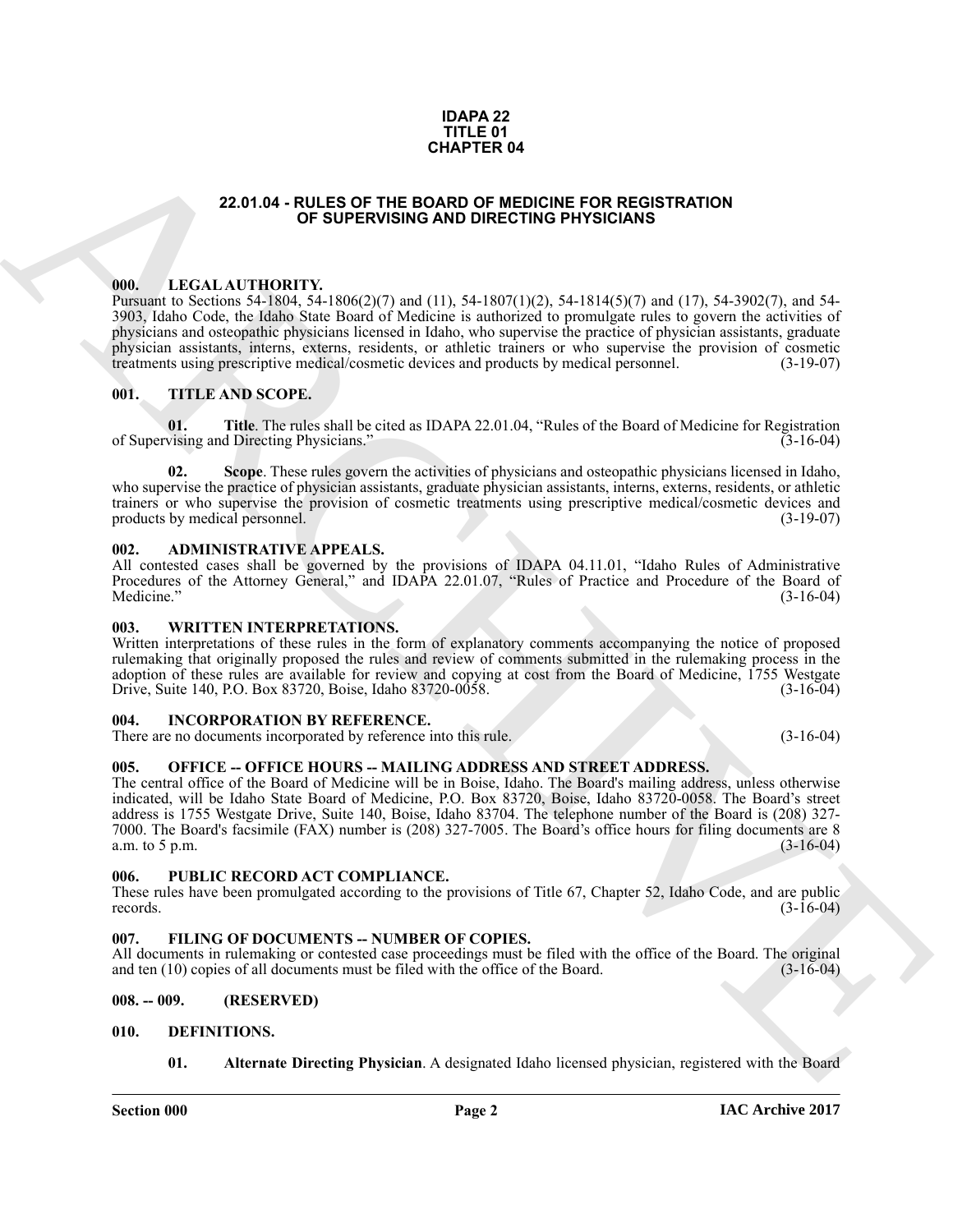pursuant to this chapter and Title 54, Chapter 39, Idaho Code, who oversees the practice of athletic training and is responsible for the athletic training services provided by the athletic trainer in the temporary absence of the directing physician.  $(3-16-04)$ 

<span id="page-2-0"></span>**02. Alternate Supervising Physician**. An Idaho licensed physician who is registered with the Board pursuant to this chapter and who has full responsibility for the medical acts and practice of a physician assistant or graduate physician assistant in the temporary absence of the supervising physician. An alternate supervising physician shall not supervise more than three (3) such licensees contemporaneously. The Board, however, may authorize an alternate supervising physician to supervise a total of six (6) such licensees contemporaneously if necessary to provide adequate medical care and upon prior petition documenting adequate safeguards to protect the public health and safety. (4-6-05)

<span id="page-2-1"></span>**03. Alternate Supervising Physician for Externs, Interns, and Residents**. A physician licensed to practice medicine and surgery or licensed to practice osteopathic medicine and surgery in Idaho who has been designated by the supervising physician and approved by and registered by the Board to supervise the extern, intern, or resident in the temporary absence of the supervising physician. (3-16-04)

<span id="page-2-2"></span>**04. Alternate Supervising Physician of Medical Personnel**. An Idaho licensed physician who is registered with the Board pursuant to this chapter, who supervises and has full responsibility for cosmetic treatments using prescriptive medical/cosmetic devices and/or products provided by medical personnel in the temporary absence of the supervising physician. An alternate supervising physician shall not supervise more than three (3) such medical personnel contemporaneously. The Board, however, may authorize an alternate supervising physician to supervise a total of six (6) medical personnel contemporaneously if necessary to provide adequate cosmetic treatments and upon prior petition documenting adequate safeguards to protect the public health and safety. (3-19-07)

**05. Athletic Trainer**. A person who has met the qualifications for licensure as set forth in Title 54, Chapter 39, Idaho Code, is licensed under that chapter, and carries out the practice of athletic training under the direction of a designated Idaho licensed physician, registered with the Board. (3-16-04)

<span id="page-2-5"></span><span id="page-2-4"></span><span id="page-2-3"></span>**06. Board**. The Idaho State Board of Medicine established pursuant to Section 54-1805, Idaho Code. (3-16-04)

**07. Directing Physician**. A designated Idaho licensed physician, registered with the Board pursuant to this chapter and Title 54, Chapter 39, Idaho Code, who oversees the practice of athletic training and is responsible for the athletic training services provided by the athletic trainer. This chapter does not authorize the practice of medicine or any of its branches by a person not so licensed by the Board. (3-16-04)

<span id="page-2-7"></span><span id="page-2-6"></span>**08. Extern**. Any bona fide student enrolled in an acceptable school of medicine as defined in IDAPA 22.01.01, "Rules of the Board of Medicine for the Licensure to Practice Medicine and Surgery and Osteopathic Medicine and Surgery in Idaho," Subsection 010.03, who has not received his degree. (3-16-04) Medicine and Surgery in Idaho," Subsection 010.03, who has not received his degree.

Beautiful density in the stationary in the stationary of the stationary in the stationary of the stationary in the stationary in the stationary in the stationary in the stationary in the stationary in the stationary in th **09. Graduate Physician Assistant**. A person who is a graduate of an approved program for the education and training of physician assistants and who meets all the requirements in IDAPA 22.01.03, "Rules for the Licensure of Physician Assistants," for Idaho licensure but has not yet taken and passed the certification examination, and who has been authorized by the Board, as defined in IDAPA 22.01.03, Subsection 036.01, to render patient services under the direction of a supervising physician for a period of six (6) months or has passed the certification examination but who has not yet obtained a college baccalaureate degree, and who has been authorized by the Board, as defined in IDAPA 22.01.03, Subsection 036.02, to render patient services under the direction of a supervising physician for a period of not more than five (5) years.  $(3-16-04)$ 

<span id="page-2-8"></span>**10.** Intern. Any person who has completed a course of study at an acceptable school of medicine as defined in IDAPA 22.01.01, "Rules of the Board of Medicine for the Licensure to Practice Medicine and Surgery and Osteopathic Medicine and Surgery in Idaho," Subsection 010.03, and who is enrolled in a postgraduate medical training program. (3-16-04)

<span id="page-2-9"></span>**11. Medical Personnel**. An individual who provides cosmetic treatments using prescriptive medical/ cosmetic devices and products that are exclusively non-incisive or non-ablative under the direction and supervision of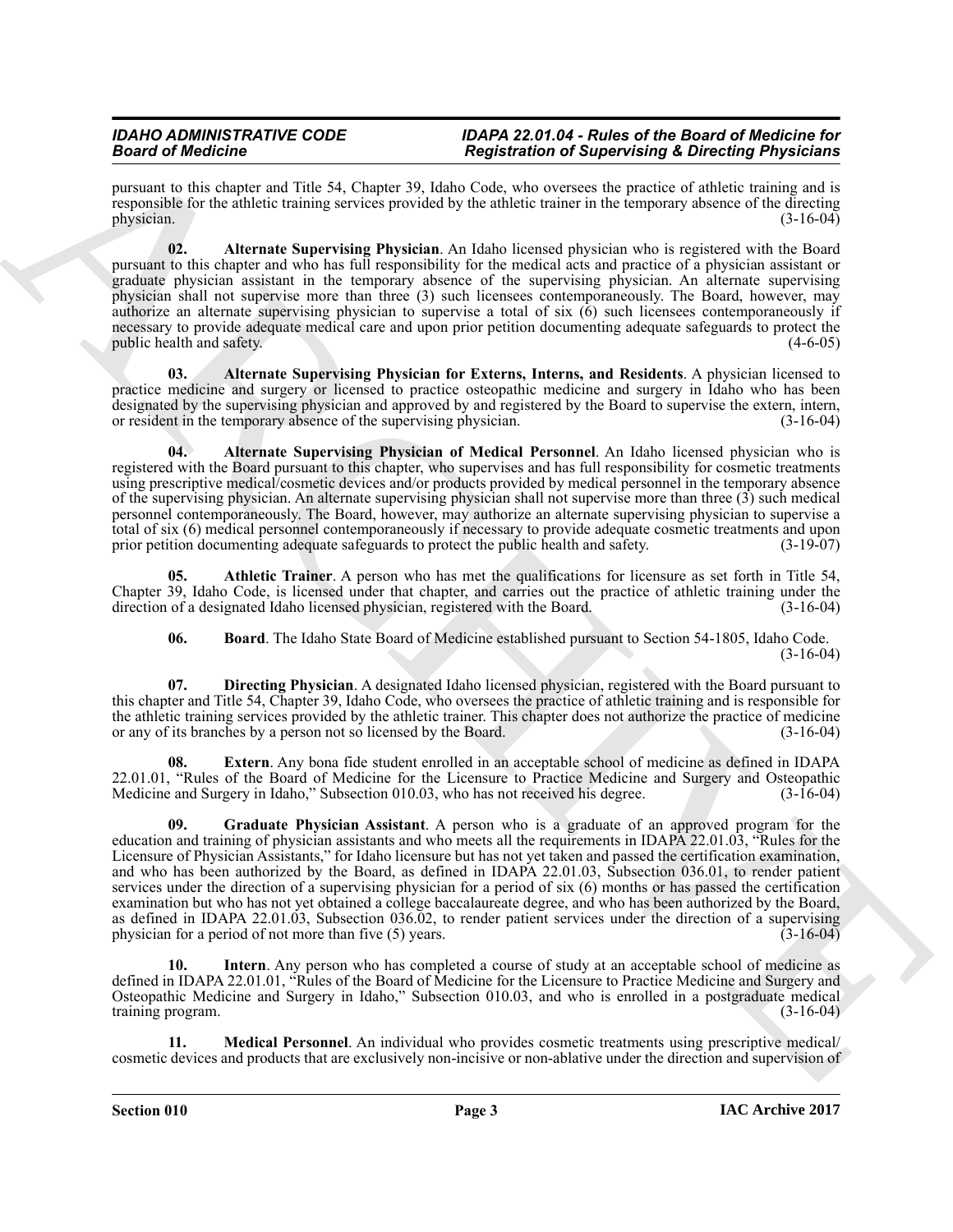a supervising physician registered with the Board, pursuant to the applicable Idaho statutes and the applicable rules promulgated by the Board.

<span id="page-3-2"></span>**12. Physician**. A physician who holds a current active license issued by the Board to practice medicine and surgery or osteopathic medicine and surgery in Idaho and is in good standing with no restrictions upon or actions taken against his license. (3-16-04)

<span id="page-3-3"></span>**13. Physician Assistant**. Any person duly licensed with the Board as a physician assistant to render patient services under the direction of a supervising physician registered with the Board, pursuant to the applicable Idaho statutes and the applicable rules promulgated by the Board.  $(3-16-04)$ 

<span id="page-3-4"></span>**14. Resident**. Any person who has completed a course of study at an acceptable school of medicine as defined in IDAPA 22.01.01, "Rules of the Board of Medicine for the Licensure to Practice Medicine and Surgery and Osteopathic Medicine and Surgery in Idaho," Subsection 010.03, and who is enrolled in a postgraduate medical training program. (3-16-04)

<span id="page-3-5"></span>**15. Supervising Physician**. Any physician who is registered with the Board pursuant to this chapter and who supervises and has responsibility for the medical acts of and patient services provided by a physician assistant or graduate physician assistant. A supervising physician shall not supervise more than a total of three (3) such licensees contemporaneously. The Board, however, may authorize a supervising physician to supervise a total of six (6) such licensees contemporaneously if necessary to provide adequate medical care and upon prior petition documenting adequate safeguards to protect the public health and safety. (4-6-05) documenting adequate safeguards to protect the public health and safety.

<span id="page-3-7"></span><span id="page-3-6"></span>**16. Supervising Physician of Interns, Externs, or Residents**. Any person approved by and registered with the Board who is licensed to practice medicine and surgery or osteopathic medicine and surgery in Idaho, who signs the application for registration of an extern, intern or resident, and who is responsible for the direction and supervision of their activities. (3-19-07) supervision of their activities.

Beach of Reflection of Superiority of Superiority of Superiority of Superiority Christmas Physicisms<br>
A superiority of the Development of the Beat of the Beat of the Beat of the Beat of the Beat of the Beat of the Beat of **17. Supervising Physician of Medical Personnel**. An Idaho licensed physician who is registered with the Board pursuant to this chapter, who supervises and has full responsibility for cosmetic treatments using prescriptive medical/cosmetic devices and products provided by medical personnel. A supervising physician shall not supervise more than a total of three (3) such medical personnel contemporaneously. The Board, however, may authorize a supervising physician to supervise a total of six (6) medical personnel contemporaneously if necessary to provide adequate cosmetic treatments and upon prior petition documenting adequate safeguards to protect the public<br>(3-19-07) (3-19-07) health and safety.

# <span id="page-3-0"></span>**011. -- 018. (RESERVED)**

# <span id="page-3-8"></span><span id="page-3-1"></span>**019. DUTIES OF DIRECTING PHYSICIANS.**

<span id="page-3-10"></span>**01. Responsibilities**. The directing physician accepts full responsibility for the acts and athletic training services provided by the athletic trainer and oversees the practice of athletic training of the athletic trainer, and for the supervision of such acts which shall include, but are not limited to: (3-16-04)

**a.** An on-site visit at least biannually or every semester to personally observe the quality of athletic services provided; and (3-16-04) training services provided; and

**b.** Recording of a periodic review of a representative sample of the records, including, but not limited to, records made from the past six  $(6)$  months of the review to evaluate the athletic training services that were provided.  $(3-16-04)$ provided.  $(3-16-04)$ 

<span id="page-3-9"></span>**Patient Complaints**. The directing physician shall report to the Board any and all complaints received related to allegations against the athletic trainer, including, but not limited to, the quality and nature of athletic training. (3-16-04)

<span id="page-3-11"></span>**03. Scope of Practice**. The directing physician shall ensure the scope of practice of the athletic trainer, as set forth in IDAPA 22.01.10, "Rules for the Licensure of Athletic Trainers to Practice in Idaho," and Section 54-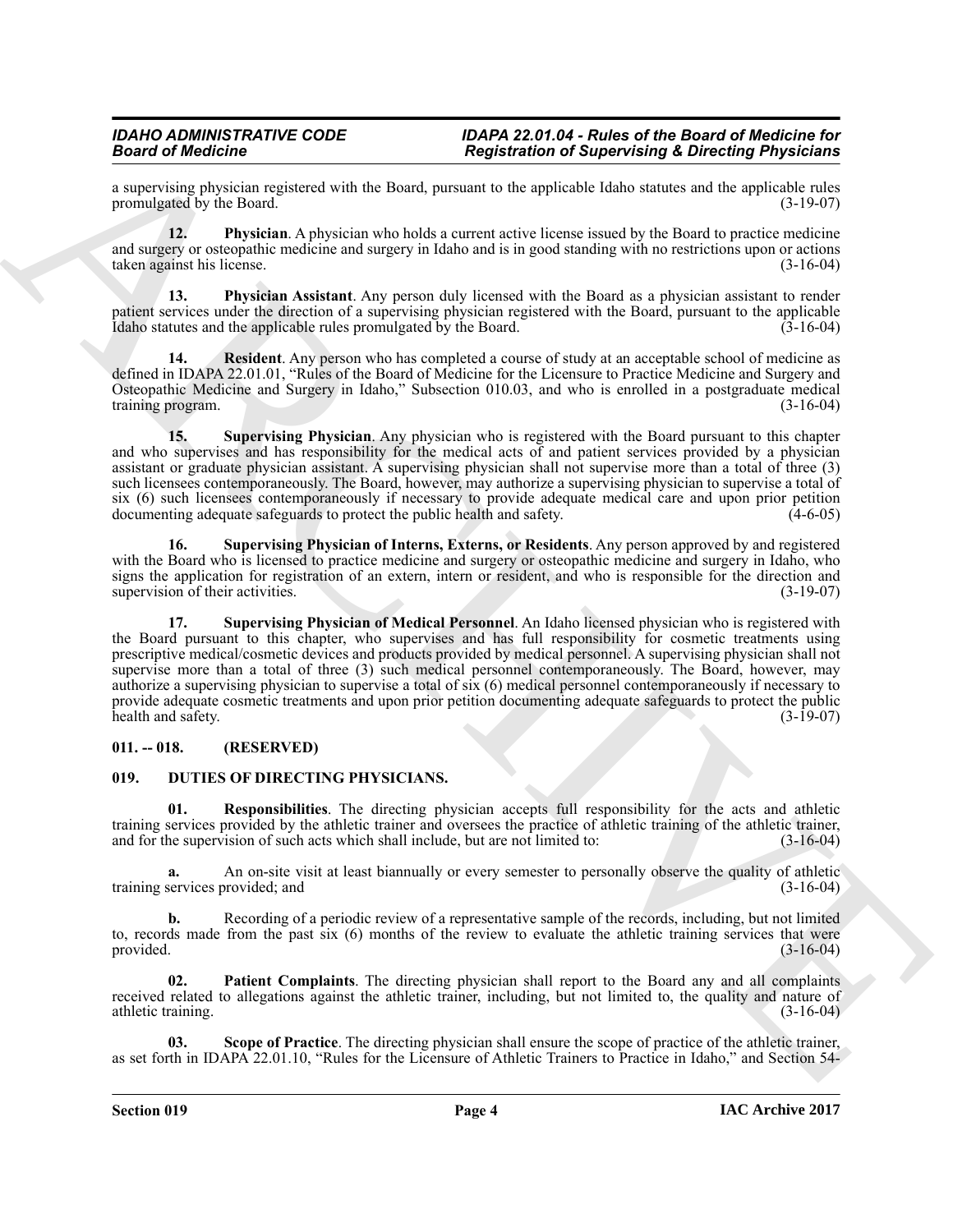3903, Idaho Code, shall be limited to and consistent with the scope of practice of the directing physician and exclude any independent practice of athletic training by an athletic trainer. (3-16-04) any independent practice of athletic training by an athletic trainer.

<span id="page-4-2"></span>**04. Directing Responsibility**. The responsibilities and duties of a directing physician may not be transferred to a business entity, professional corporation or partnership, nor may they be assigned to another physician without prior notification and Board approval. (3-16-04)

<span id="page-4-1"></span>**05. Available Supervision**. The directing physician shall oversee the activities of the athletic trainer and must be available either in person or by telephone to supervise, direct and counsel the athletic trainer. The scope and nature of the direction of the athletic trainer shall be outlined in an athletic training service plan or protocol, as set forth in IDAPA 22.01.10, "Rules for the Licensure of Athletic Trainers to Practice in Idaho," Section 013. (3-16-04)

<span id="page-4-3"></span>**06. Disclosure**. It shall be the responsibility of each directing physician to ensure that each athlete who receives athletic training services is aware of the fact that said person is not a licensed physician. This disclosure requirement can be fulfilled by the use of name tags, correspondence, oral statements, office signs or such other procedures that under the involved circumstances adequately advise the athlete of the education and training of the person rendering athletic training services. (3-16-04) person rendering athletic training services.

<span id="page-4-4"></span>**On-Site Review.** The Board, by and through its designated agents, is authorized to conduct on-site reviews of the activities of the directing physicians at the locations and facilities in which the athletic trainer practices at such times as the Board deems necessary. (3-16-04) at such times as the Board deems necessary.

# <span id="page-4-5"></span><span id="page-4-0"></span>**020. DUTIES OF SUPERVISING PHYSICIANS.**

**01. Responsibilities**. The supervising physician accepts full responsibility for the medical acts of and patient services provided by physician assistants and graduate physician assistants and for the supervision of such acts which shall include, but are not limited to: (4-6-05) acts which shall include, but are not limited to:

<span id="page-4-8"></span>**a.** An on-site visit at least monthly to personally observe the quality of care provided;  $(3-16-04)$ 

**b.** A periodic review of a representative sample of medical records to evaluate the medical services that are provided. When applicable, this review shall also include an evaluation of adherence to the delegation of services agreement between the physician and physician assistant or graduate physician assistant; and (3-16 services agreement between the physician and physician assistant or graduate physician assistant; and

<span id="page-4-7"></span>**c.** Regularly scheduled conferences between the supervising physician and such licensees. (3-16-04)

**02. Patient Complaints**. The supervising physician shall report to the Board of Medicine all patient complaints received against the physician assistant or graduate physician assistant which relate to the quality and nature of medical care or patient services rendered. (4-6-05) nature of medical care or patient services rendered.

<span id="page-4-9"></span>**03. Pre-Signed Prescriptions**. The supervising physician shall not utilize or authorize the physician to use any pre-signed prescriptions. (4-6-05) assistant to use any pre-signed prescriptions.

Beach of Modelline and the same of the same of the same of the same of the same of the same of the same of the same of the same of the same of the same of the same of the same of the same of the same of the same of the sa **04. Supervisory Responsibility**. A supervising physician or alternate supervising physician shall not supervise more than three (3) physician assistants or graduate physician assistants contemporaneously. The Board, however, may authorize a supervising physician or alternate supervising physician to supervise a total of six (6) such licensees contemporaneously if necessary to provide adequate medical care and upon prior petition documenting adequate safeguards to protect the public health and safety. The responsibilities and duties of a supervising physician may not be transferred to a business entity, professional corporation or partnership, nor may they be assigned to another physician without prior notification and Board approval. another physician without prior notification and Board approval.

<span id="page-4-6"></span>**05. Available Supervision**. The supervising physician shall oversee the activities of the physician assistant or graduate physician assistant, and must always be available either in person or by telephone to supervise, direct and counsel such licensees. The scope and nature of the supervision of the physician assistant and graduate physician assistant shall be outlined in a delegation of services agreement, as set forth in IDAPA 22.01.03, "Rules for the Licensure of Physician Assistants," Subsection 030.03. (4-6-05)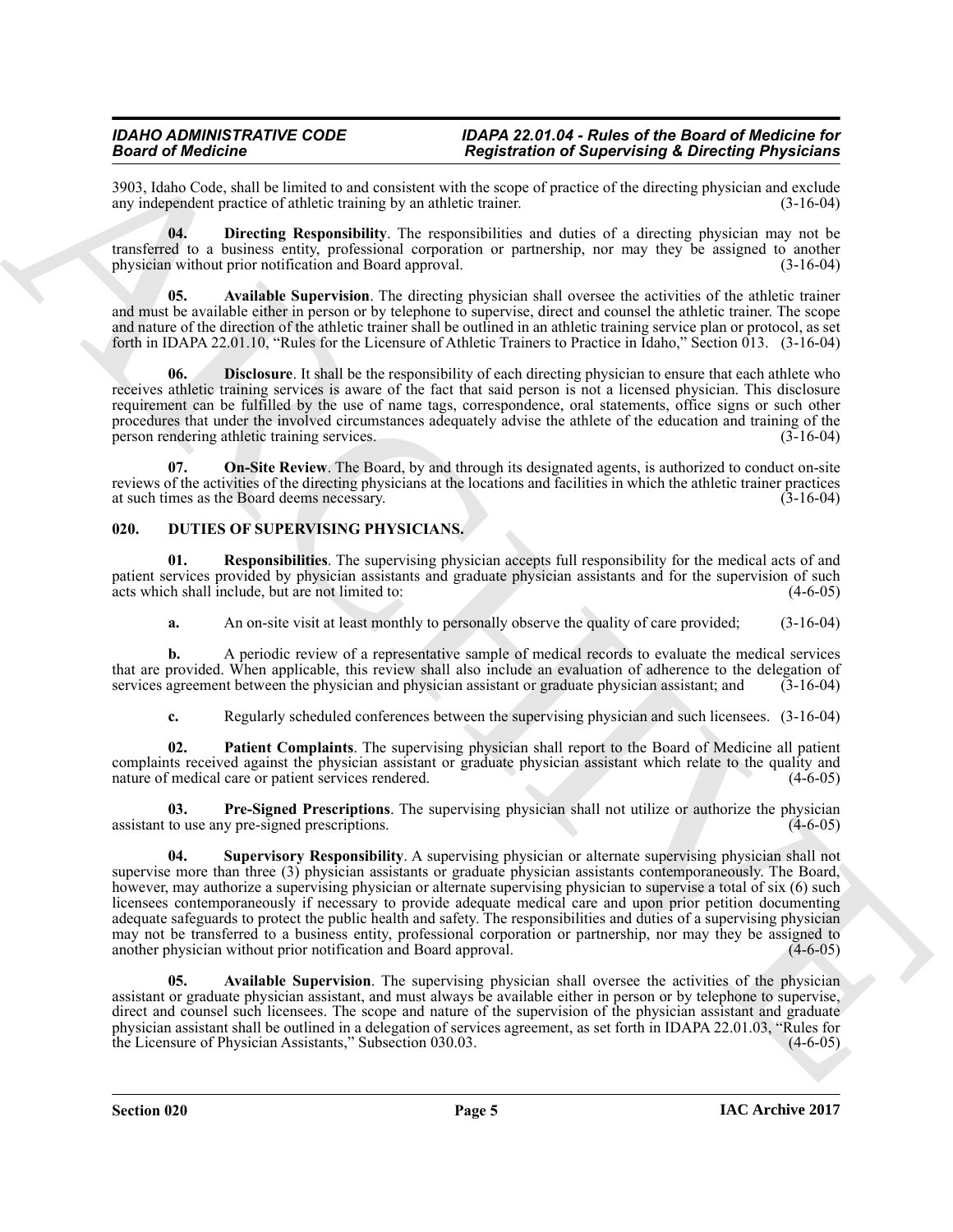Beard of Motoring the lateration in Registration of the spectral of the control of the spectral of the spectral of the spectral of the spectral of the spectral of the spectral of the spectral of the spectral of the spectr **06. Disclosure**. It shall be the responsibility of each supervising physician to ensure that each patient who receives the services of a physician assistant or graduate physician assistant is aware of the fact that said person is not a licensed physician. This disclosure requirement can be fulfilled by the use of nametags, correspondence, oral statements, office signs or such other procedures that under the involved circumstances adequately advise the patient of the education and training of the person rendering medical services.  $(4-6-05)$ 

# <span id="page-5-9"></span><span id="page-5-3"></span><span id="page-5-0"></span>**021. ON-SITE REVIEW.**

The Board, by and through its designated agents, is authorized to conduct on-site reviews of the activities of the supervising physicians at the locations and facilities in which the physician assistant or graduate physician assistant practices at such times as the Board deems necessary. (4-6-05)

# <span id="page-5-4"></span><span id="page-5-1"></span>**022. DUTIES OF SUPERVISING PHYSICIANS OF INTERNS, EXTERNS, AND RESIDENTS.**

**01. Responsibilities**. The supervising physician is responsible for the direction and supervision of the medical acts and patient services provided by an intern, extern, or resident. The direction and supervision of such activities shall include, but are not limited to: (3-16-04) activities shall include, but are not limited to:

<span id="page-5-8"></span>**a.** An on-site visit at least monthly to personally observe the quality of care provided;  $(3-16-04)$ 

**b.** Recording of a periodic review of a representative sample of medical records to evaluate the services that are provided; and (3-16-04) medical services that are provided; and

**c.** Regularly scheduled conferences between the supervising physician and the intern, extern, or (3-16-04) resident. (3-16-04)

<span id="page-5-5"></span>**02. Available Supervision**. The supervising physician shall oversee the activities of the intern, extern, or resident, and must always be available either in person or by telephone to supervise, direct and counsel the intern, extern, or resident. (3-16-04)

<span id="page-5-6"></span>**03. Disclosure**. It shall be the responsibility of each supervising physician to ensure that each patient who receives the services of an intern, extern, or resident is aware of the fact that said person is not a licensed physician. This disclosure requirement can be fulfilled by the use of nametags, correspondence, oral statements, office signs, or such other procedures that under the involved circumstances adequately advise the patient of the education and training of the person rendering medical services. (3-16-04)

<span id="page-5-7"></span>**04. On-Site Review**. The Board, by and through its designated agents, is authorized to conduct on-site reviews of the activities of the supervising physicians at the locations and facilities in which the intern, extern, or resident practices at such times as the Board deems necessary. (3-16-04) resident practices at such times as the Board deems necessary.

# <span id="page-5-10"></span><span id="page-5-2"></span>**023. SUPERVISING PHYSICIANS OF MEDICAL PERSONNEL.**

Prescriptive medical/cosmetic devices and products penetrate and alter human tissue and can result in complications such as visual impairment, blindness, inflammation, burns, scarring, hypopigmentation and hyperpigmentation. Cosmetic treatments using such prescriptive medical/cosmetic devices and products is the practice of medicine as defined in Section 54-1803(1), Idaho Code. This chapter does not authorize the practice of medicine or any of its branches by a person not so licensed by the Board.  $(3-19-07)$ branches by a person not so licensed by the Board.

# <span id="page-5-11"></span>**01. Definitions**. (3-19-07)

<span id="page-5-12"></span>**a.** Ablative. Ablative is the separation, eradication, removal or destruction of human tissue. (3-19-07)

<span id="page-5-15"></span><span id="page-5-14"></span><span id="page-5-13"></span>**b.** Incisive. Incisive is the power and quality of cutting of human tissue. (3-19-07)

**c.** Cosmetic Treatment. An aesthetic treatment prescribed by a physician for a patient that uses ive medical/cosmetic devices and products to alter human tissue. (3-19-07) prescriptive medical/cosmetic devices and products to alter human tissue.

**d.** Prescriptive Medical/Cosmetic Device. A federal food and drug administration approved prescriptive device that uses waveform energy including, but not limited to, intense pulsed light or lasers, to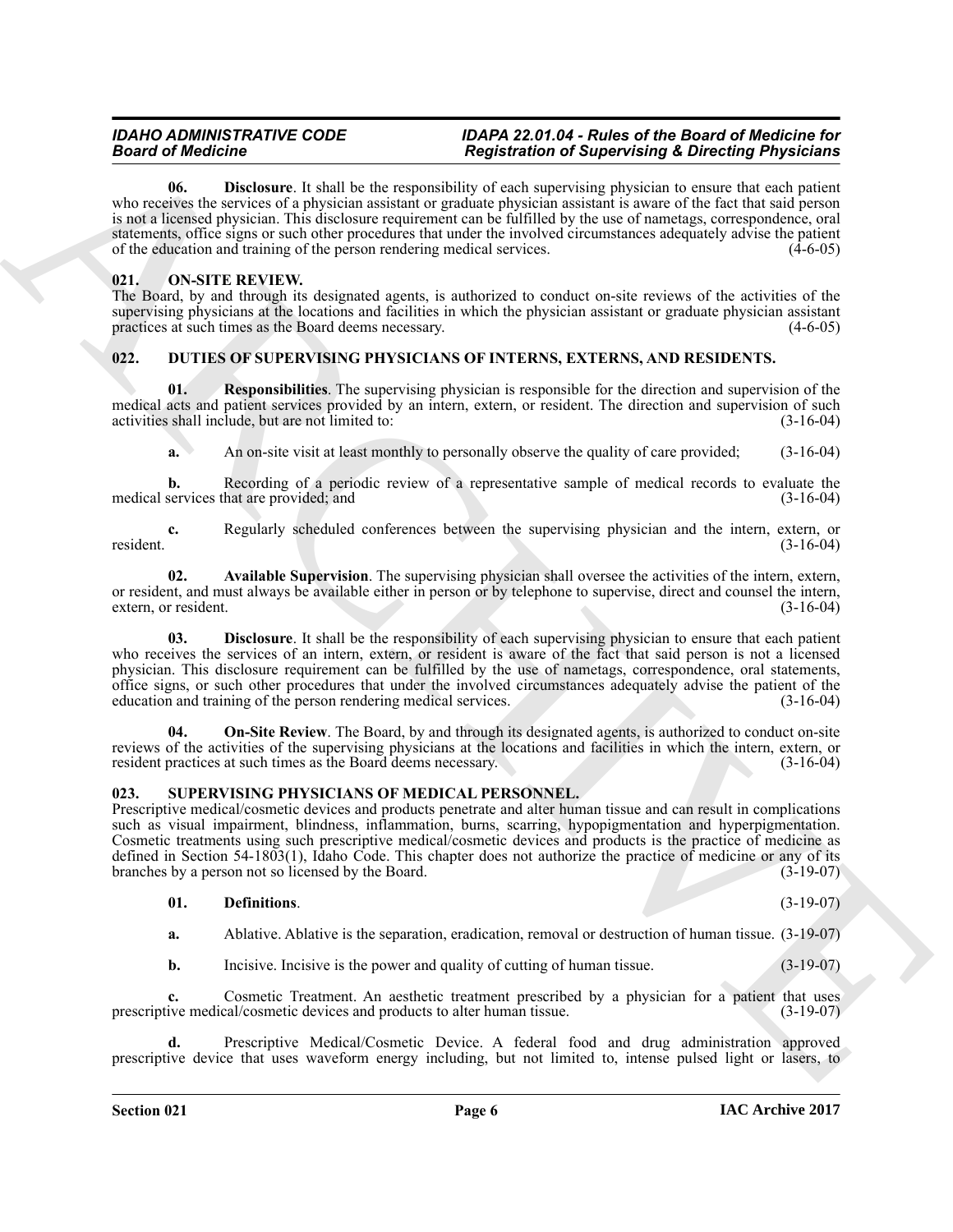<span id="page-6-0"></span>cosmetically alter human tissue. (3-19-07)

**e.** Prescriptive Medical/Cosmetic Product. A federal food and drug administration approved prescriptive product whose primary intended use of the product is achieved through chemical action and cosmetically alters human tissue including, but not limited to, filler substances such as collagen or fat; lipo transfer; muscle immobilizers or sclerosing agents. (3-19-07) immobilizers or sclerosing agents.

<span id="page-6-1"></span>**02. Duties and Responsibilities of Supervising Physicians**. The supervising physician accepts full responsibility for cosmetic treatments provided by medical personnel using prescriptive medical/cosmetic devices and products and for the supervision of such treatments. The supervising physician shall be trained in the safety and use of prescriptive medical/cosmetic devices and products.  $(3-19-07)$ use of prescriptive medical/cosmetic devices and products.

**a.** Patient Record. The supervising physician must document an adequate legible patient record of his evaluation and assessment of the patient prior to a cosmetic treatment. An adequate patient record must contain, at a minimum, subjective information, an evaluation and report of objective findings, assessment or diagnosis, and the plan of care including, but not limited to, a prescription for prescriptive medical/cosmetic devices and products.

(3-19-07)

**b.** Available Supervision. The supervising physician shall be on-site or immediately available to respond promptly to any questions or problems that may occur while a cosmetic treatment is being performed by medical personnel using prescriptive medical/cosmetic devices and products. Such supervision shall include, but is<br>not limited to: (3-19-07) not limited to:  $(3-19-07)$ 

i. Periodic review of the medical records to evaluate the cosmetic treatments that are provided by<br>dical personnel including any adverse outcomes or changes in the treatment protocol: and (3-19-07) such medical personnel including any adverse outcomes or changes in the treatment protocol; and

ii. Regularly scheduled conferences between the supervising physician and such medical personnel. (3-19-07)

Beann's the hardware interest in the presentation of Supervising X Direction Physicians<br>
Separation of Supervising X Direction Physicians<br>
Separation of Supervising X Direction Physicians<br>
Separation of Supervising New Yo **c.** Scope of Cosmetic Treatments. Medical personnel providing cosmetic treatments are limited to using prescriptive medical/cosmetic devices and products that are exclusively non-incisive and non-ablative. The supervising physician shall ensure cosmetic treatments using prescriptive medical/cosmetic devices and products provided by medical personnel shall be limited to and consistent with the scope of practice of the supervising physician. The supervising physician shall ensure medical personnel shall not independently provide cosmetic treatments using prescriptive medical/cosmetic devices and products. (3-19-07) treatments using prescriptive medical/cosmetic devices and products.

The supervising physician shall ensure that, with respect to each procedure performed, the medical personnel possess the proper training in cutaneous medicine, the indications for the prescribed treatment, and the preand post-procedure care involved; and

ii. The supervising physician shall prepare a written protocol for medical personnel to follow when using prescriptive medical/cosmetic devices and products. The supervising physician is responsible for ensuring that the medical personnel use prescriptive medical/cosmetic devices and products only in accordance with the written protocol and do not exercise independent judgment when using prescriptive medical/cosmetic devices and products.

(3-19-07)

**d.** Training Requirements. Medical personnel who provide cosmetic treatments using prescriptive medical/cosmetic devices and products must have training and be certified by their supervising physicians on each device or product they will use. The training on each device or product must include the following: (3-19-07 device or product they will use. The training on each device or product must include the following:

i. Physics and safety of the prescriptive medical/cosmetic devices and products; (3-19-07)

ii. Basic principle of the planned procedure and treatment; (3-19-07)

iii. Clinical application of the prescriptive medical/cosmetic devices and products including, but not limited to, wavelengths to be used with intense pulsed light/lasers;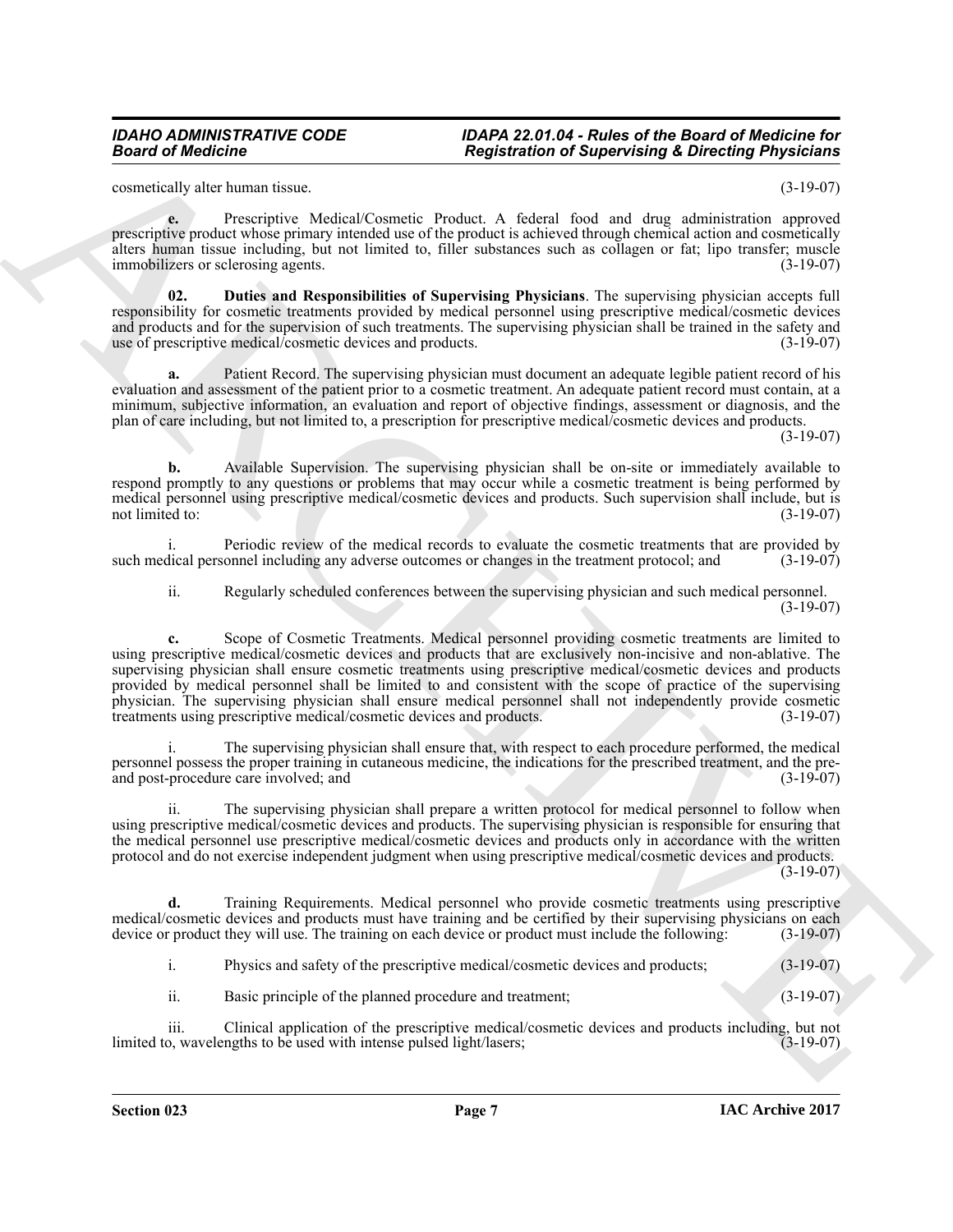Beard of Medicine<br>
products,<br>
production can continue the set of the procedure of state and proposed in the set of the procedure of the set of the set of the set of the set of the set of the set of the set of the set of t iv. Indications and contraindications for the use of the prescriptive medical/cosmetic devices and products;<br>(3-19-07) products;  $(3-19-07)$ v. Pre-procedure and post-procedure care; (3-19-07) vi. Recognition and acute management of complications that may result from the procedure or t; and (3-19-07) treatment; and vii. Infectious disease control procedures required for each treatment. (3-19-07)

viii. The supervising physician shall assure compliance with the training and reporting requirements of this rule.  $(3-19-07)$ 

ix. The supervising physician shall submit a "Certification of Training," upon a form provided by the Board, to the Board for approval prior to the provision of cosmetic treatments using prescriptive medical/cosmetic devices and products by medical personnel. The Board may require the supervising physician to provide additional written information, which may include his affidavit attesting to the medical personnel's qualifications and clinical abilities to perform cosmetic treatments using prescriptive medical/cosmetic devices and products. This "Certification of Training" shall be sent to the Board and must be maintained on file at each practice location and at the address of record of the supervising physician. The Board may require such changes as needed to achieve compliance with this chapter and Title 54, Chapter 18, Idaho Code, and to safeguard the public. (3-19-07)

**e.** Disclosure. It shall be the responsibility of each supervising physician to ensure that every patient receiving a cosmetic treatment using prescriptive medical/cosmetic devices and products by such medical personnel is aware of the fact that such medical personnel are not licensed physicians. This disclosure requirement can be fulfilled by the use of name tags, correspondence, oral statements, office signs or such other procedures that under the involved circumstances adequately advise the patient of the education and training of the medical personnel rendering such cosmetic treatments.

**f.** On-Site Review. The Board, by and through its designated agents, is authorized to conduct on-site reviews of the activities of the supervising physicians at the locations and facilities in which medical personnel provide cosmetic treatments using prescriptive medical/cosmetic devices and products at such times as the Board<br>(3-19-07) (3-19-07) deems necessary.

**g.** Patient Complaints. The supervising physician shall report to the Board of Medicine all patient complaints received against medical personnel which relate to the quality and nature of cosmetic treatments rendered. (3-19-07)

**h.** Duties and Responsibilities Nontransferable. The responsibilities and duties of a supervising physician may not be transferred to a business entity, professional corporation or partnership, nor may they be assigned to another physician or person. assigned to another physician or person.

# <span id="page-7-0"></span>**024. -- 029. (RESERVED)**

# <span id="page-7-3"></span><span id="page-7-1"></span>**030. REGISTRATION BY SUPERVISING AND DIRECTING PHYSICIANS.**

<span id="page-7-5"></span>**01. Registration and Renewal**. Each supervising, directing and alternate physician must register with the Board and such registration shall be renewed annually. (3-16-04)

<span id="page-7-4"></span>**02. Notification**. The supervising and directing physician must notify the Board of any change in the status of any physician assistant, graduate physician assistant, athletic trainer or medical personnel for whom he is responsible, including, but not limited to, changes in location, duties, responsibilities, or supervision, or termination of employment within thirty (30) days of such event. of employment within thirty  $(30)$  days of such event.

# <span id="page-7-2"></span>**031. DISCIPLINARY ACTION.**

Every person registered as a supervising, directing, or alternate physician in this state is subject to discipline by the Board pursuant to the procedures and powers set forth in Idaho Code, Section 54-1806A for violation of these rules or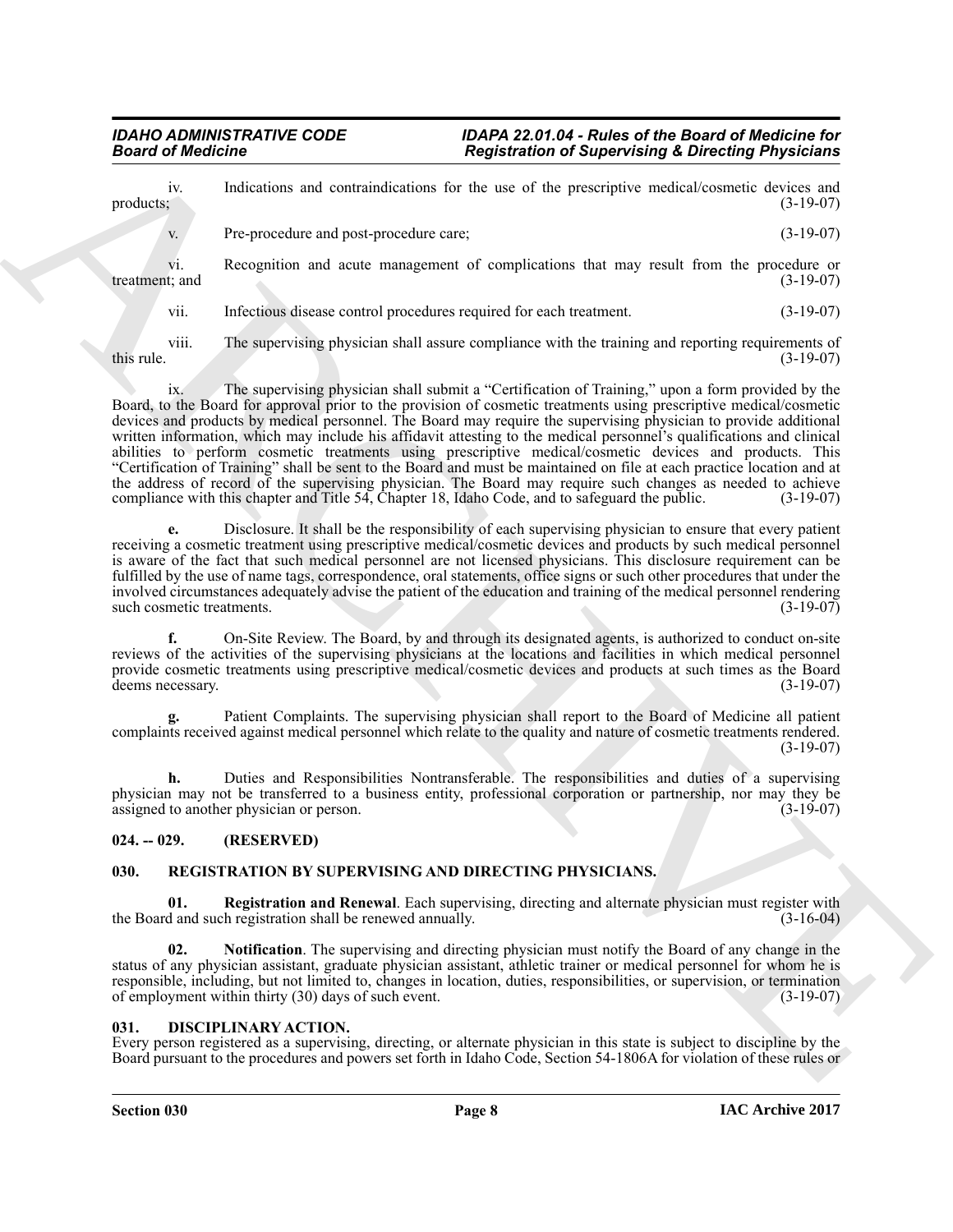upon any of the grounds set forth in Idaho Code, Section 54-1814. (3-16-04)

# <span id="page-8-0"></span>**032. -- 039. (RESERVED)**

#### <span id="page-8-4"></span><span id="page-8-1"></span>**040. FEES.**

Bearing of Medicine<br>
space data and set best in the basis of the space of the space of the space of the space of the space of the space of the space of the space of the space of the space of the space of the space of the Necessary fees shall accompany applications for registration and shall not be refundable. The fee for supervising physician registration will be fifty dollars (\$50) and the annual renewal fee will be twenty-five dollars (\$25); provided however, alternate supervising physicians shall not be required to pay an annual renewal fee. The fee for directing physician registration will be ten dollars (\$10) and the annual renewal fee will be five dollars (\$5); provided however, alternate directing physicians shall not be required to pay an annual renewal fee. (3-19-07)

#### <span id="page-8-2"></span>**041. EFFECTIVE DATE.**

Amendments to these rules shall be effective March 30, 1992. These rules were first effective March 15, 1978, and thereafter were amended effective July 30, 1987, and March 30, 1992. (7-1-93) thereafter were amended effective July 30, 1987, and March 30, 1992.

<span id="page-8-3"></span>**042. -- 999. (RESERVED)**